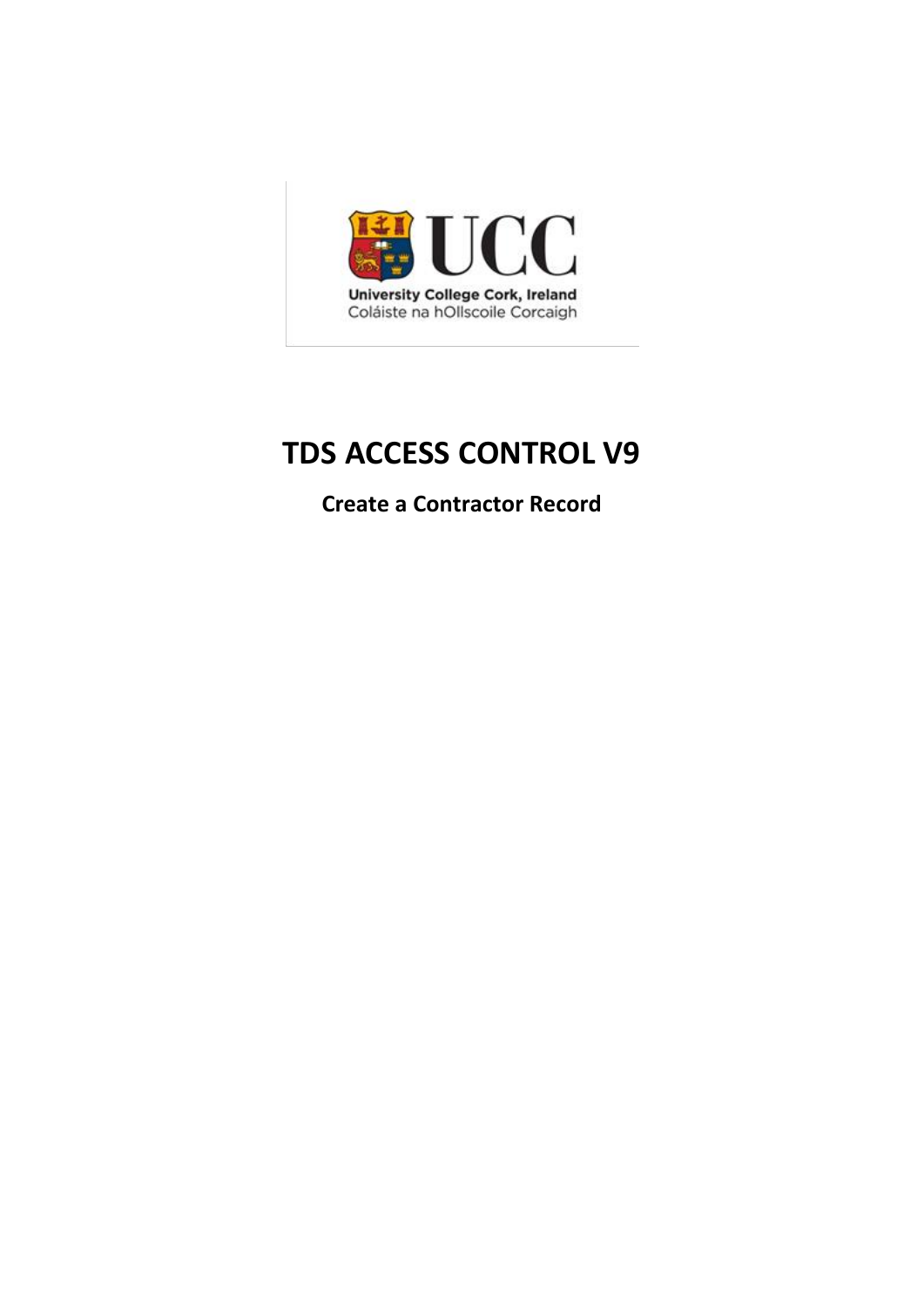# Contents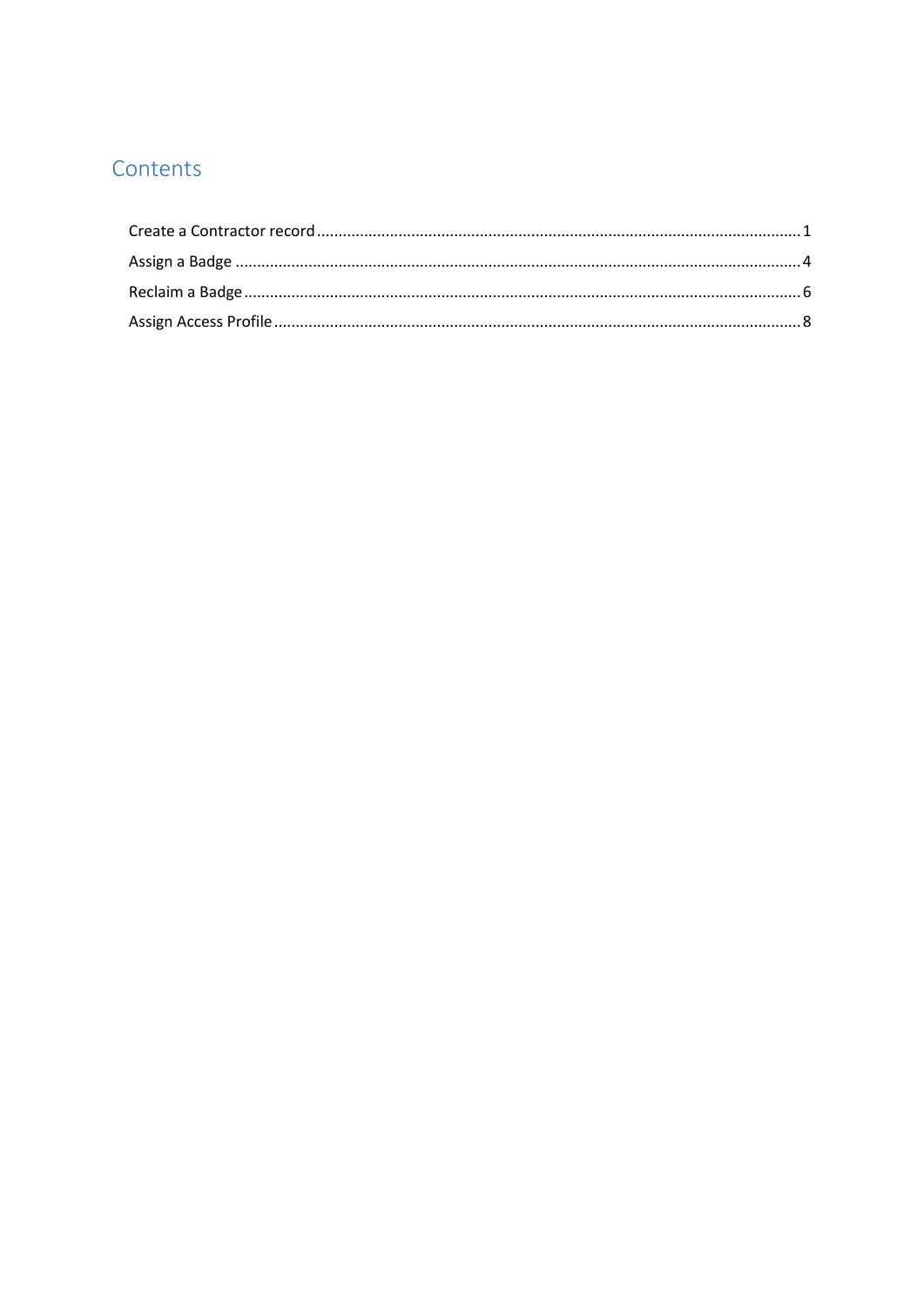# <span id="page-2-0"></span>Create a Contractor record

From the **Maintain** menu select **Contractor Detail**



1. To set up a new Contractor, click on the **Add** button on the top left corner of the screen.

| ◎              |                     |                              |                             |               |             |                 |                  |                 |                  |                     |          |                       |                      |      |          |                                   | margaret.ogrady<br>margaret.ogrady (all) | 2                     |
|----------------|---------------------|------------------------------|-----------------------------|---------------|-------------|-----------------|------------------|-----------------|------------------|---------------------|----------|-----------------------|----------------------|------|----------|-----------------------------------|------------------------------------------|-----------------------|
| Ξ              | <b>Dashboard</b>    | C Contractor Detail / Active | $- x$                       |               |             |                 |                  |                 |                  |                     |          |                       |                      |      |          |                                   |                                          |                       |
| ⊕              | $+$ Add             | Keyword search.              |                             | $\mathsf Q$   |             |                 |                  |                 |                  |                     |          |                       |                      |      |          |                                   | <b>E</b> Clear Selection                 |                       |
| &              | <b>Action</b>       | Person type                  | ID                          | First Na.,    | Last Na     | <b>Known As</b> | <b>Job Title</b> | Zone Descrip    | Department       | Company             | Category | <b>Bypass B</b>       | <b>Access Reason</b> | Date | Start    | Leave                             | Acti                                     | Allowed               |
|                | 自己の                 | Contractor                   | C5959                       | Beatta        | Bhsc Iss    |                 |                  | Brookfield Gen  | General Services | UCC Security        |          | $\boldsymbol{\Omega}$ | Temporary Con        |      | $02/15/$ |                                   | Ø                                        | Ø                     |
| $\boxtimes$    | 自望の                 | Contractor                   | C6743                       | Iss.          | Bio Science |                 |                  | Brookfield Gen. | General Services | <b>UCC Security</b> |          | $\boldsymbol{\Omega}$ | <b>UCC Security</b>  |      | $05/11/$ |                                   | ✅                                        | Ø                     |
| $\circledcirc$ | <b>BEO</b>          | Contractor                   | C5945                       | Iss Carmel    | Cont Card   |                 |                  | Brookfield Gen. | General Services | <b>UCC Security</b> |          | $\boldsymbol{\omega}$ | <b>UCC Security</b>  |      |          |                                   | Ø                                        | $\bullet$             |
|                | <b>BEO</b>          | Contractor                   | C00839                      | Ruth          | O Mahony    | Consultation    |                  | Boole Library   | Academic And     | UCC                 |          | $\boldsymbol{\Omega}$ | Boole Library E.,    |      | 05/27/   | 06/25/                            | Ø                                        | $\boldsymbol{\Omega}$ |
| 0 <sub>0</sub> | 自留の                 | Contractor                   | C7306                       | Coughlan,     | (Ext 1730)  | Consult         |                  | Boole Library   | Academic And     | UCC                 |          | $\boldsymbol{\Omega}$ | Boole Library E      |      | 04/13/   |                                   | Ø                                        | Ø                     |
| හ              | 自喜心                 | Contractor                   | C7303                       | Griffin-Hic   | (Ext 1735)  | 51499497        |                  | Boole Library   | Academic And     | UCC                 |          | $\boldsymbol{\omega}$ | Boole Library E      |      | 04/12/   |                                   | Ø                                        | Ø                     |
|                | 自动的                 | Contractor                   | C7304                       | O Riordan     | (Ext 1736)  | 51425982        |                  | Boole Library   | Academic And     | UCC                 |          | $\boldsymbol{\Omega}$ | Boole Library E      |      | 04/12/   |                                   | ☑                                        | Ø                     |
| P              | 自国の                 | Contractor                   | C1943                       |               | ×           |                 |                  | Maths           | School Of Math   | <b>UCC</b>          |          | $\boldsymbol{\Omega}$ | Temporary Con        |      |          |                                   | Ø                                        | $\bullet$             |
| อ              | 自留の                 | Contractor                   | C5773                       | Safefood      |             | Consultation    |                  | Boole Library   | Academic And     | UCC                 |          | $\boldsymbol{\Omega}$ | Boole Library E      |      | 11/21/   |                                   | Ø                                        | Ø                     |
|                | 自己<br>$\bullet$     | Contractor                   | C5898                       | Safefood      |             | 50701023        |                  | Boole Library   | Academic And     | UCC                 |          | $\boldsymbol{\omega}$ | Boole Library E      |      | 01/29/   |                                   | ✅                                        | ☺                     |
|                | 自己<br>O             | Contractor                   | C5899                       | Safefood      |             | Consultation    |                  | Boole Library   | Academic And     | ucc                 |          | $\boldsymbol{\Omega}$ | Boole Library E      |      | 01/29/   |                                   | Ø                                        | Ø                     |
|                | 食 ば<br>Ð            | Contractor                   | C5900                       | Safefood      |             | Consultation    |                  | Boole Library   | Academic And     | UCC                 |          | $\boldsymbol{\Omega}$ | Boole Library E      |      | 01/29/   |                                   | $\bullet$                                | $\bullet$             |
|                | ■ ■<br>$\bullet$    | Contractor                   | C5901                       | Safefood      |             | Consultation    |                  | Boole Library   | Academic And     | UCC                 |          | $\boldsymbol{\Omega}$ | Boole Library E      |      | 01/29/   |                                   | Ø                                        | Ø                     |
|                | 自己の                 | Contractor                   | C5902                       | Safefood      |             | Consultation    |                  | Boole Library   | Academic And     | UCC                 |          | $\boldsymbol{\Omega}$ | Boole Library E      |      | 01/29/   |                                   | ☑                                        | Ø                     |
|                | 自己<br>Ð             | Contractor                   | C9781                       | Cork Astr.    |             | 51319203        |                  | Boole Library   | Academic And     | UCC                 |          | $\boldsymbol{\Omega}$ | Boole Library E      |      | 06/13/   | 09/24/                            | అ                                        | $\boldsymbol{\Omega}$ |
|                | $\blacksquare$      | Contractor                   | C2977                       | Suzanne       | 0 Sullivan  | Consultation    |                  | Boole Library   | Academic And     | UCC.                |          | $\boldsymbol{\Omega}$ | Boole Library E      |      | 01/09/   | $11/01/$                          | Ø                                        | $\boldsymbol{\Omega}$ |
|                | <b>ÊØO</b>          | Contractor                   | C00297                      | Participant   |             |                 |                  | Lapps Quay      | Cork University  | UCC                 |          | $\boldsymbol{\Omega}$ | Temporary Con        |      | 02/25/   |                                   | $\bullet$                                | $\boldsymbol{\Omega}$ |
|                | 俞 欣<br>O            | Contractor                   | C00307                      | Imi Partici 1 |             |                 |                  | Lapps Quay      | Cork University  | UCC                 |          | $\boldsymbol{\Omega}$ | Temporary Con        |      | $02/25/$ |                                   | Ø                                        | $\bullet$             |
|                | 自己<br>$\bullet$     | Contractor                   | C00375                      | Imi           | 1.          |                 |                  | Lapps Quay      | Cork University  | UCC                 |          | o                     | Temporary Con        |      | $03/11/$ |                                   | అ                                        | $\boldsymbol{\Omega}$ |
|                | 自喜心<br>$\leftarrow$ | Contractor                   | C01067                      | Part          | 1           |                 |                  | Lapps Quay      | Cork University  | UCC                 |          | $\boldsymbol{\Omega}$ | Temporary Con        |      | 06/21/   |                                   | Ø                                        | O                     |
|                | $\ll$               | Page<br>of 494<br>$\sim$     | $\rightarrow$ $\rightarrow$ | c             |             |                 |                  |                 |                  |                     |          |                       |                      |      |          | Displaying 1 - 21 of 10374 people |                                          | ⊕                     |

2. Enter the following details on the screen below:-

### **Note all mandatory fields are marked with an \***

- Person ID (Automatically generated)
- First Name\*(Mandatory)
- Last Name\*(Mandatory)
- Company UCC is company 7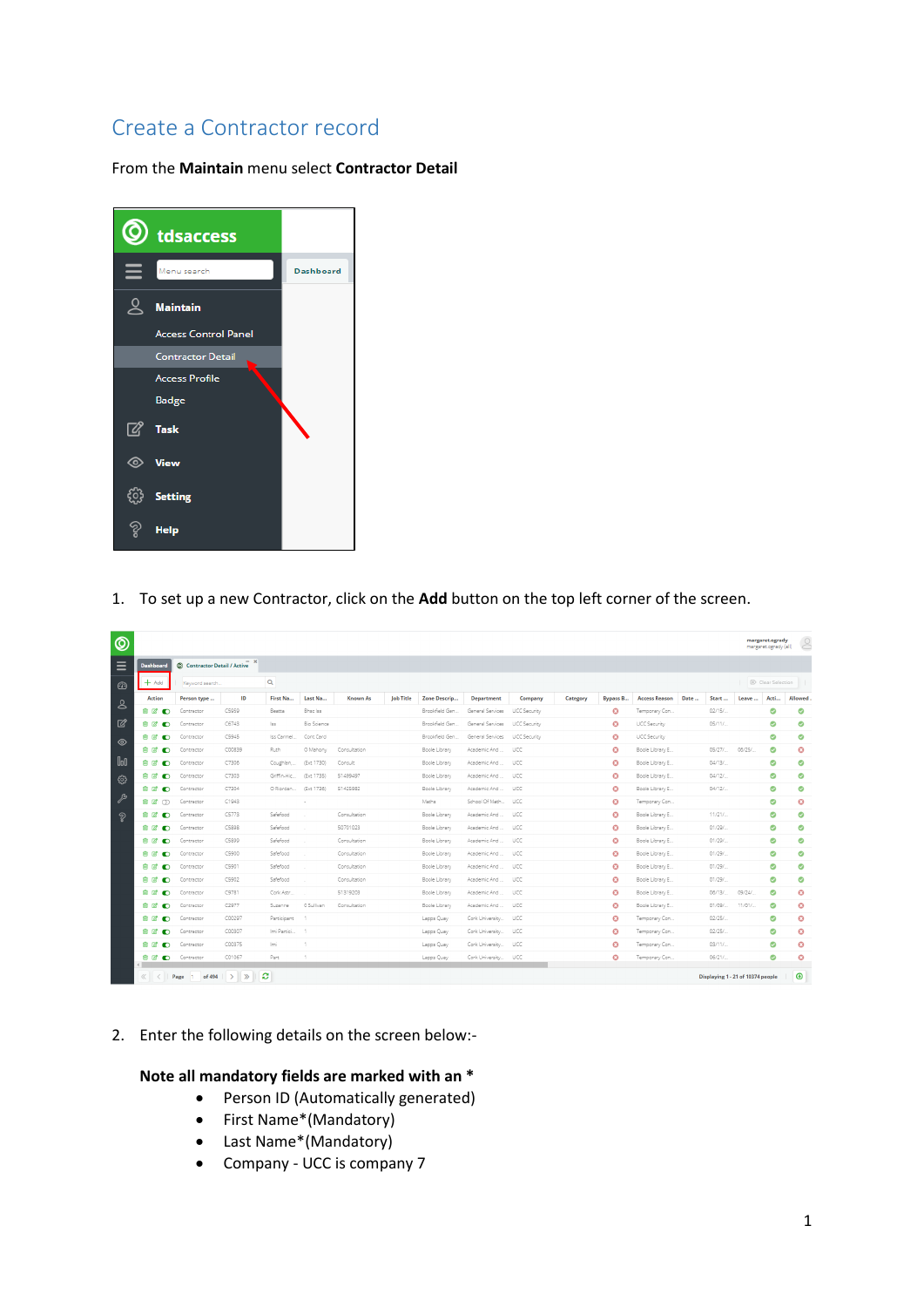- Uncheck "T & A posting"
- Uncheck "Is A Sponsor"

| Add Person                         |                                                  |                                        |                          |                                                                    |
|------------------------------------|--------------------------------------------------|----------------------------------------|--------------------------|--------------------------------------------------------------------|
| Person Type Contractor<br>$\leq$   |                                                  | Person Category Select person category | $\overline{\phantom{a}}$ | Comments                                                           |
| Person Id* Automatically Generated |                                                  | Gender Select gender                   | $\mathbf{v}$             | <b>D</b> Address                                                   |
| Title Select title                 | $\overline{\phantom{a}}$                         | Active* GCheck to mark active          |                          | $\Box$ Contacts                                                    |
| First Name* Enter first name       |                                                  | Allowed Visitors $\Box$ Check to allow |                          |                                                                    |
| Last Name* Enter last name         |                                                  | T& A posting G Check to allow          |                          | Extra Contacts                                                     |
| Known As Enter known as            |                                                  | Is A Sponsor G Check to allow          |                          | Life Safety Information                                            |
| Other Names                        |                                                  |                                        |                          | $\blacksquare$ Cashless                                            |
| Company* Select company            | <b>Birth Details</b><br>$\overline{\phantom{a}}$ |                                        |                          | Cashless Export Select cashless export<br>$\overline{\phantom{a}}$ |
|                                    | Employment                                       |                                        |                          | Export To Check to allow<br>Cashless                               |
|                                    | El *Access                                       |                                        |                          |                                                                    |
|                                    |                                                  |                                        |                          |                                                                    |
|                                    |                                                  |                                        |                          | Save X Canc<br><b>Res</b>                                          |

3. Click on **\*Employment** to display Employment Form fields.

| *Employment |                                        |   |
|-------------|----------------------------------------|---|
|             | Job Title Select job title             |   |
|             | Department*   Select department        |   |
|             | Sub Department   Select sub department |   |
|             | Start Date   02/06/2020                | 鷓 |
|             | Leave Date   mm/dd/yyyy                | 鷓 |
| HR Code     | Enter hr code                          |   |
|             | Cost Centre Select cost centre         |   |

- 4. Enter the following Employment details:-
	- **Department \***(Mandatory)**–** Select from pick list
	- **Start Date –** is defaulted to the current date.
- 5. Click on **\*Access** to display Access Form fields.

| $*Access$ |                                           |  |
|-----------|-------------------------------------------|--|
|           |                                           |  |
|           | Bypass Biometric $\Box$ Check to allow    |  |
|           | Zone Description* Select zone description |  |
|           | Access Reason Select access reason        |  |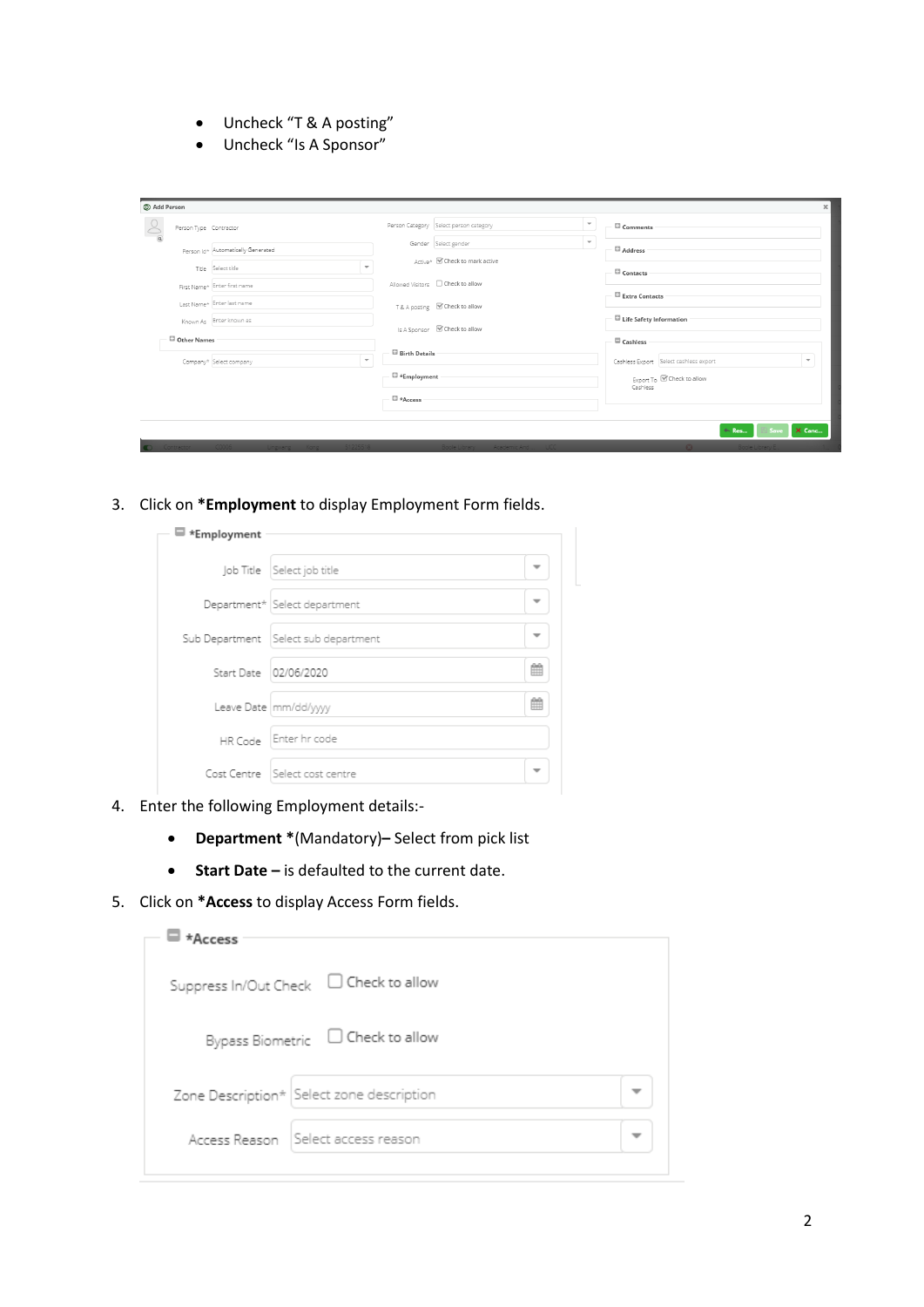- 6. Enter the following access details:-
	- **Zone Description \***(Mandatory) select your department zone from the pick list
	- **Access Reason:** Select Temporary Contractor from the pick list

7. **Click 'Save' Button**. The Person ID will be auto generated with '**C**' in front of the number. As this number is system generated it cannot be changed**.**

| Add Person              |                        |                                                |                                        |                                                                   |                          |                                                                    |
|-------------------------|------------------------|------------------------------------------------|----------------------------------------|-------------------------------------------------------------------|--------------------------|--------------------------------------------------------------------|
| $\overline{\mathbf{a}}$ | Person Type Contractor |                                                | Person Category Select person category |                                                                   | $\overline{\phantom{a}}$ | Comments                                                           |
|                         |                        | Person Id* Automatically Generated             | Gender Select gender                   |                                                                   | $\overline{\phantom{a}}$ | <b>D</b> Address                                                   |
|                         |                        | $\overline{\phantom{a}}$<br>Title Select title |                                        | Active* <sup>@</sup> Check to mark active                         |                          | $\Box$ Contacts                                                    |
|                         | First Name* Joe        |                                                | Allowed Visitors <b>Check to allow</b> |                                                                   |                          | Extra Contacts                                                     |
|                         | Last Name* Blogs UAT   |                                                | T& A posting <b>C</b> Check to allow   |                                                                   |                          |                                                                    |
|                         |                        | Known As Enter known as                        | Is A Sponsor G Check to allow          |                                                                   |                          | Life Safety Information                                            |
|                         | <b>D</b> Other Names   |                                                |                                        |                                                                   |                          | $\Xi$ Cashless                                                     |
|                         | Company* 7 - UCC       | $x -$                                          | <b>Birth Details</b>                   |                                                                   |                          | $\overline{\phantom{a}}$<br>Cashless Export Select cashless export |
|                         |                        |                                                | $\equiv$ *Employment                   |                                                                   |                          | Export To Check to allow                                           |
|                         |                        |                                                |                                        | Job Title Select job title                                        | $\overline{\phantom{a}}$ | Cashless                                                           |
|                         |                        |                                                |                                        | $x \rightharpoonup$<br>Department* H506 - Enterprise Applications |                          |                                                                    |
|                         |                        |                                                |                                        | Sub Department Select sub department                              | $\overline{\phantom{a}}$ |                                                                    |
|                         |                        |                                                |                                        | Start Date 02/06/2020                                             | 曲                        |                                                                    |
|                         |                        |                                                |                                        | Leave Date mm/dd/yyyy                                             | 飴                        |                                                                    |
|                         |                        |                                                |                                        | Time Color breads                                                 |                          |                                                                    |
|                         |                        |                                                |                                        |                                                                   |                          | <b>B</b> Save<br>X Canc<br>Res                                     |

8. The Contractor Detail record is displayed on screen

| $\overline{\circ}$ |                  |                              |        |               |         |                 |                  |               |                     |                |
|--------------------|------------------|------------------------------|--------|---------------|---------|-----------------|------------------|---------------|---------------------|----------------|
| $\equiv$           | <b>Dashboard</b> | © Contractor Detail / Active | $- x$  |               |         |                 |                  |               |                     |                |
| $\odot$            | $+$ Add          | Blogsuat-contractor Joe      |        | $x \mid Q$    |         |                 |                  |               |                     |                |
| $\infty$           | Action           | Person type                  | ID     | First Na      | Last Na | <b>Known As</b> | <b>Job Title</b> | Zone Descrip  | <b>Department</b>   | <b>Company</b> |
| $\sim$             | 自团の              | Contractor                   | C00005 | Blogsuat- Joe |         |                 |                  | Computer Cent | Enterprise Appl UCC |                |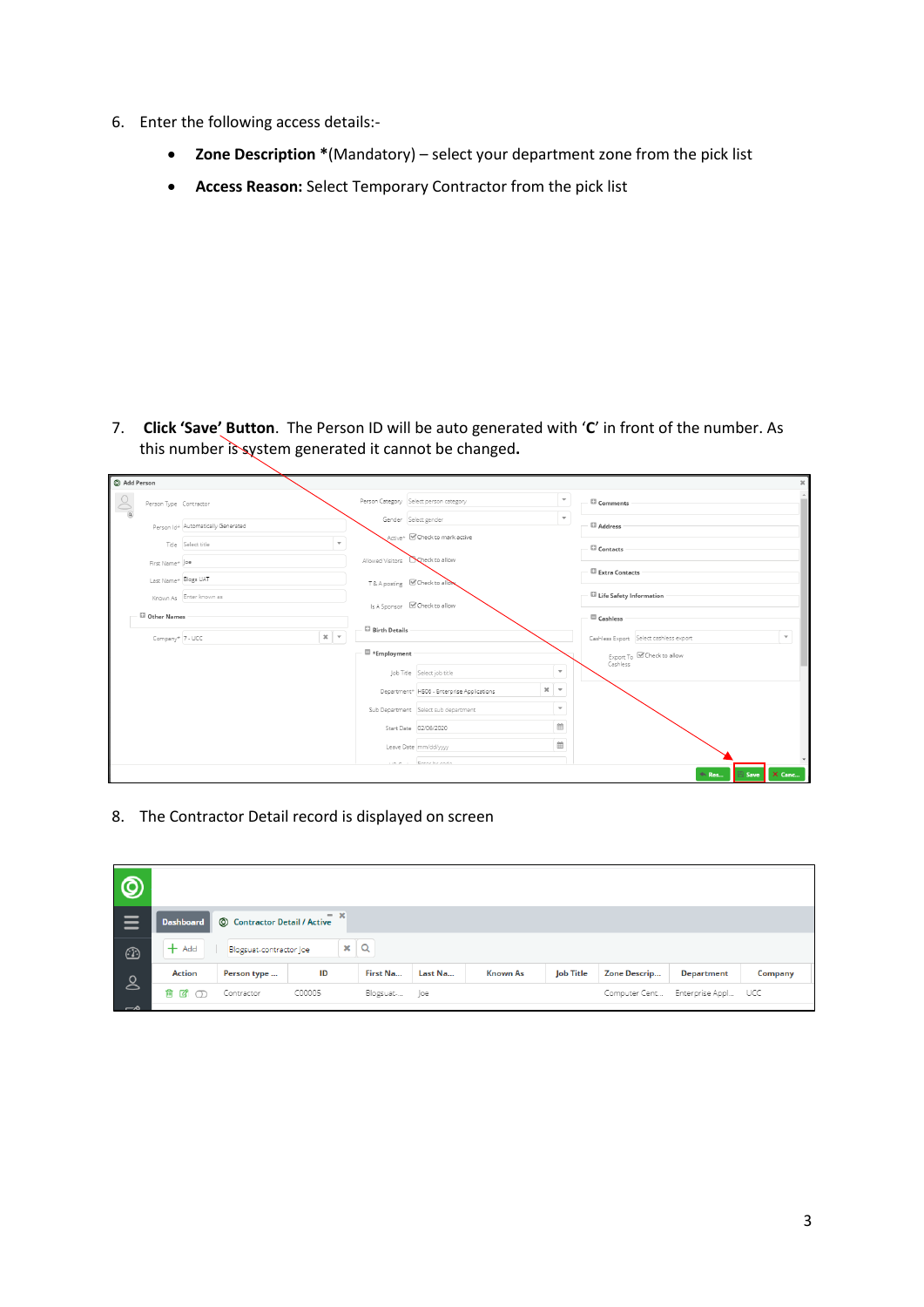# <span id="page-5-0"></span>Assign a Badge

1. From the **Maintain** menu select **Access Control Panel**



2. Select the Person by entering the Contractor's name or ID on the ACP Person combo.

| ◎              |                  |                                                                                                                                                                     | margaret.ogrady<br>$\geq$ $\cdot$<br>margaret.ogrady (all) |
|----------------|------------------|---------------------------------------------------------------------------------------------------------------------------------------------------------------------|------------------------------------------------------------|
| Ξ              | <b>Dashboard</b> | $\pmb{\times}$<br>© Contractor Detail / C00005 - Blogsuat-contractor Joe - Active<br>Access Control Panel<br>8 Badge / C00005-Blogsuat-contractor Joe / Active      |                                                            |
| $\odot$        |                  | $\mathbf{C}$ Auto Refresh $\mathbf{C}$ +<br>$\Box$ Include inactive<br>+ Add Person C00005 - Blogsuet-contractor Joe<br>$x -$<br>$\mathbf{v}$<br>Badge Select badge | ₿                                                          |
| కి             |                  | E.<br><b>Blogsuat-contractor Joe, Contractor</b>                                                                                                                    | ⊛                                                          |
| $\mathbb{Z}$   |                  | Last Seen                                                                                                                                                           |                                                            |
| $\circledcirc$ |                  | C00005<br>$\mathsf{Id}$                                                                                                                                             |                                                            |
| 0 <sub>0</sub> | 喧                | Title<br>OFF SITE<br>Job Title                                                                                                                                      | $\frac{1}{2}$                                              |
| හ              |                  | <b>Computer Centre</b><br>Home Zone<br>Yes<br>Active                                                                                                                |                                                            |
| $\mathscr{E}$  | 23               | <b>Enterprise Applications</b><br>Department                                                                                                                        | 輿                                                          |
| ବ              |                  | Sub Department<br><b>Badge Number</b><br>盾                                                                                                                          |                                                            |
|                |                  | <b>Badge Status</b>                                                                                                                                                 |                                                            |
|                | Բ                | Active Date Time<br>Expiry Date Time                                                                                                                                | $\ddot{\mathbf{z}}$                                        |
|                |                  | 畳<br>Emergency Role<br><b>Contact Number</b>                                                                                                                        |                                                            |
|                |                  | Assembly Point<br>Person Category<br>$\sim$                                                                                                                         |                                                            |
|                |                  |                                                                                                                                                                     |                                                            |
|                |                  | <b>Access Date Time</b><br>Location<br>Authorised<br>Transaction<br>Errors<br>Type                                                                                  |                                                            |
|                |                  |                                                                                                                                                                     |                                                            |

3. On the Access Control Panel click on the **Badge** icon to open up the badge portlet.

| <b>Badge Number</b>     | 57               | Issue   |
|-------------------------|------------------|---------|
| <b>Badge Status</b>     | Valid<br>٠       | Tempora |
| <b>Active Date Time</b> | 11/01/2017 14:37 |         |
| <b>Expiry Date Time</b> | 15/04/2020 23:59 |         |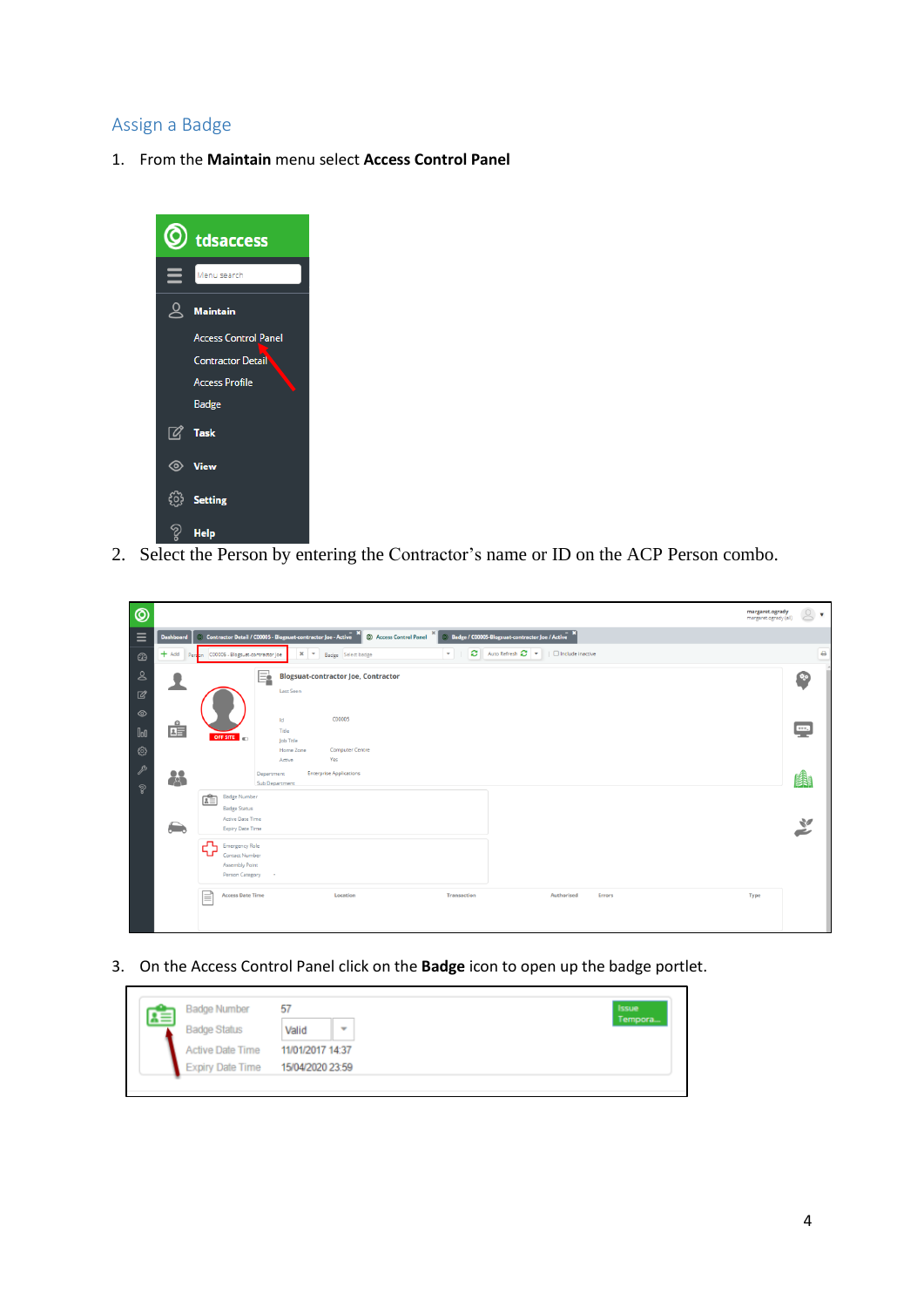#### 4. Click on **Add** button.

|          | <b>Badge / 082 - Camilla Butterfield / Active</b> |        |                     |
|----------|---------------------------------------------------|--------|---------------------|
| Add      | Keyword search                                    |        |                     |
| Action   | son Type                                          | Active | <b>Badge Number</b> |
| 88 (2 88 | Colleague                                         |        | 1111111111          |
|          | FR Collegeus                                      |        | フスロフス               |

Enter new badge number (This number is displayed on the front of the contractor card):- **Note all mandatory fields are marked with an \***

- **Badge Number\*** (mandatory),
- **Version** \* (mandatory this should be set to 1 if it is the first time that this badge is assigned),
- **Active Date** for the badge (this will default to the current date and time),
- **Expiry Date** can be entered if known or it can be left blank and entered at a later date

| <b>Add Badge</b>      |                                                | × |
|-----------------------|------------------------------------------------|---|
| Person Id 082         |                                                |   |
| First Name Camilla    |                                                |   |
| Last Name Butterfield |                                                |   |
|                       | Person Type Colleague                          |   |
| Badge Number*         | Enter badge number                             |   |
| Version*              | Enter version                                  |   |
| Active Date<br>Time*  | 09/06/2017 图<br>11:20:51                       |   |
| Expiry Date<br>Time   | 曲<br>hh:mm<br>dd/mm/yyyy                       |   |
|                       | <b>li</b> Save<br><b>X</b> Cancel<br>din Reset |   |

5. Once the required data is entered click the **Save** Button and a badge record (with badge status = Valid) will be displayed in the portlet.

| Person Id 082<br>First Name Camilla<br>Last Name Butterfield<br>Person Type Colleague<br>Badge Number*<br>435345<br>۰<br>Version*<br>Active Date<br>曲<br>11:22:02<br>09/06/2017<br>$\overline{\phantom{a}}$<br>Time*<br>Expiry Date<br>dd/mm/yyyy<br>hh:mm<br>٠<br>Time | <b>Add Badge</b> |  |      | $\mathbf x$ |  |
|-------------------------------------------------------------------------------------------------------------------------------------------------------------------------------------------------------------------------------------------------------------------------|------------------|--|------|-------------|--|
|                                                                                                                                                                                                                                                                         |                  |  |      |             |  |
|                                                                                                                                                                                                                                                                         |                  |  |      |             |  |
|                                                                                                                                                                                                                                                                         |                  |  |      |             |  |
|                                                                                                                                                                                                                                                                         |                  |  |      |             |  |
|                                                                                                                                                                                                                                                                         |                  |  |      |             |  |
|                                                                                                                                                                                                                                                                         |                  |  |      |             |  |
|                                                                                                                                                                                                                                                                         |                  |  |      |             |  |
|                                                                                                                                                                                                                                                                         |                  |  |      |             |  |
| <b>X</b> Cancel                                                                                                                                                                                                                                                         |                  |  | Save |             |  |
| You cannot allocate a new badge to a person who already has a valid badge. Any existing valid badge must be                                                                                                                                                             |                  |  |      |             |  |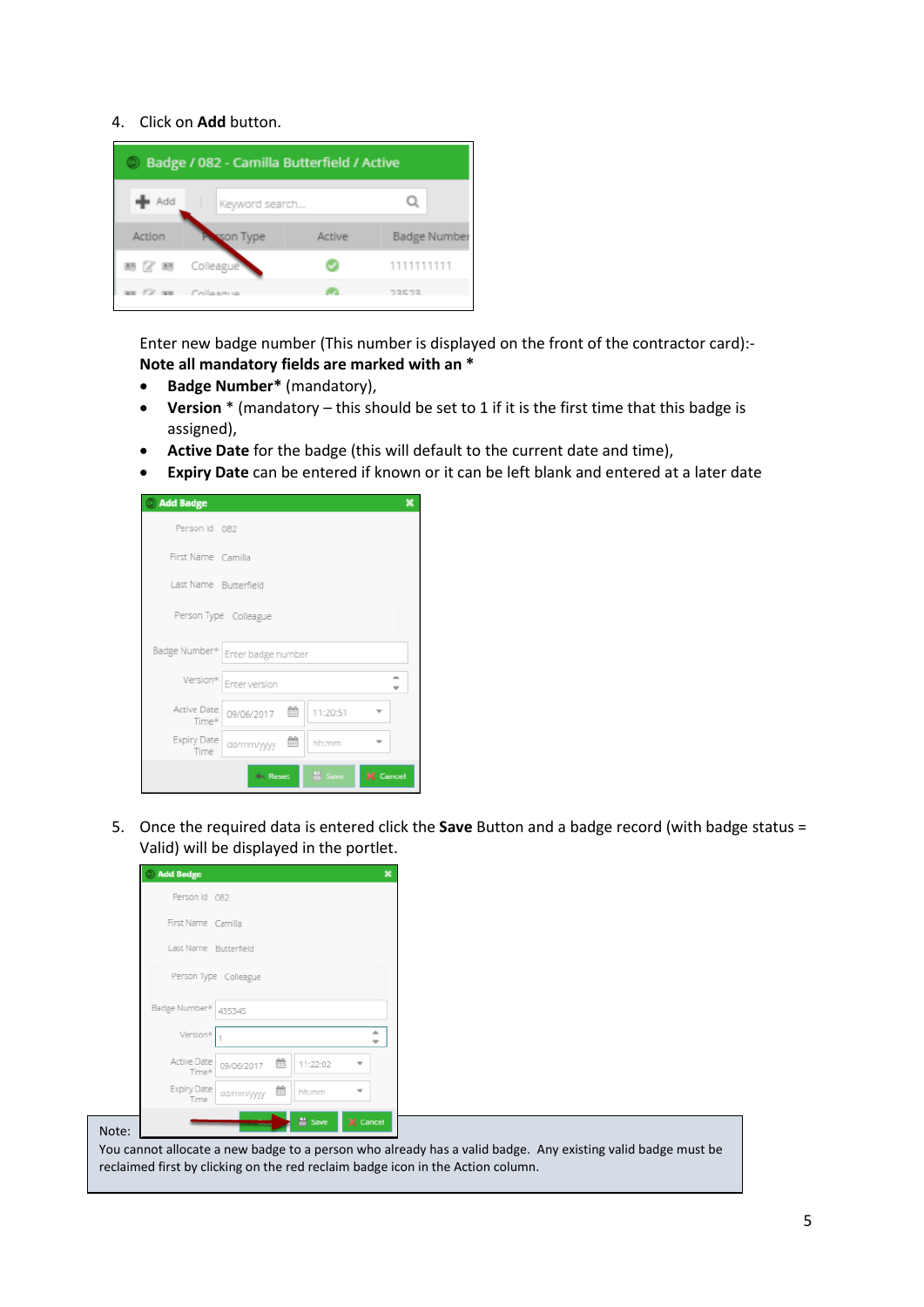## <span id="page-7-0"></span>Reclaim a Badge

Badges need to be reclaimed before a person can be assigned a new valid badge and also before the same badge number can be assigned again.

Note: Only Contractor Badges can be reclaimed - Staff or Student Badges cannot be reclaimed.

1. From the **Maintain** menu select **Badge**



2. Enter the **Badge Number** in the Keyword search box on the Badge Portlet

|       | $- x$<br>Dashboard   © Badge / Active / Valid |   |                |   |
|-------|-----------------------------------------------|---|----------------|---|
| - Add | Person<br>Select person                       | ۰ | Keyword search | ـ |

3. Click the **Reclaim** icon on the left of the Action column for the Badge to be reclaimed.

| © Badge / 082 - Camilla Butterfield / Active |            |                           |             |        |       |  |
|----------------------------------------------|------------|---------------------------|-------------|--------|-------|--|
| Add                                          | Person     | 082 - Camilla Butterfield |             |        |       |  |
| Actic                                        | First Name | Last Name                 | Person Type | Active | Badge |  |
|                                              | Camilla    | Butterfield               | Colleague   |        | 57    |  |
|                                              |            |                           |             |        |       |  |

4. Click **Yes** to confirm

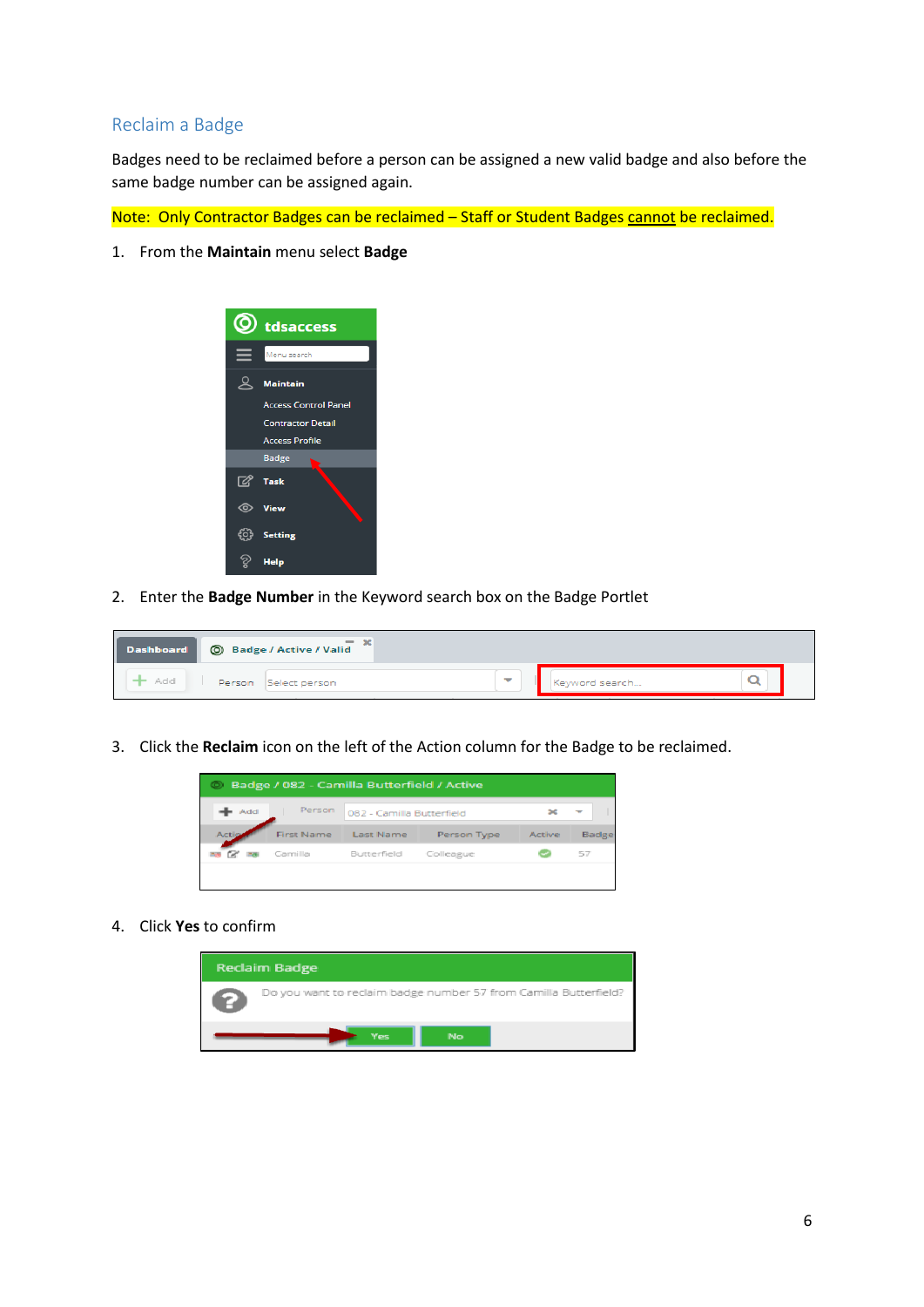Once confirmed the badge status will be changed to reclaimed and the action icons will be greyed out on the portlet.

Note:

Once a badge is reclaimed this cannot be undone. If a badge is reclaimed by mistake it must be added again.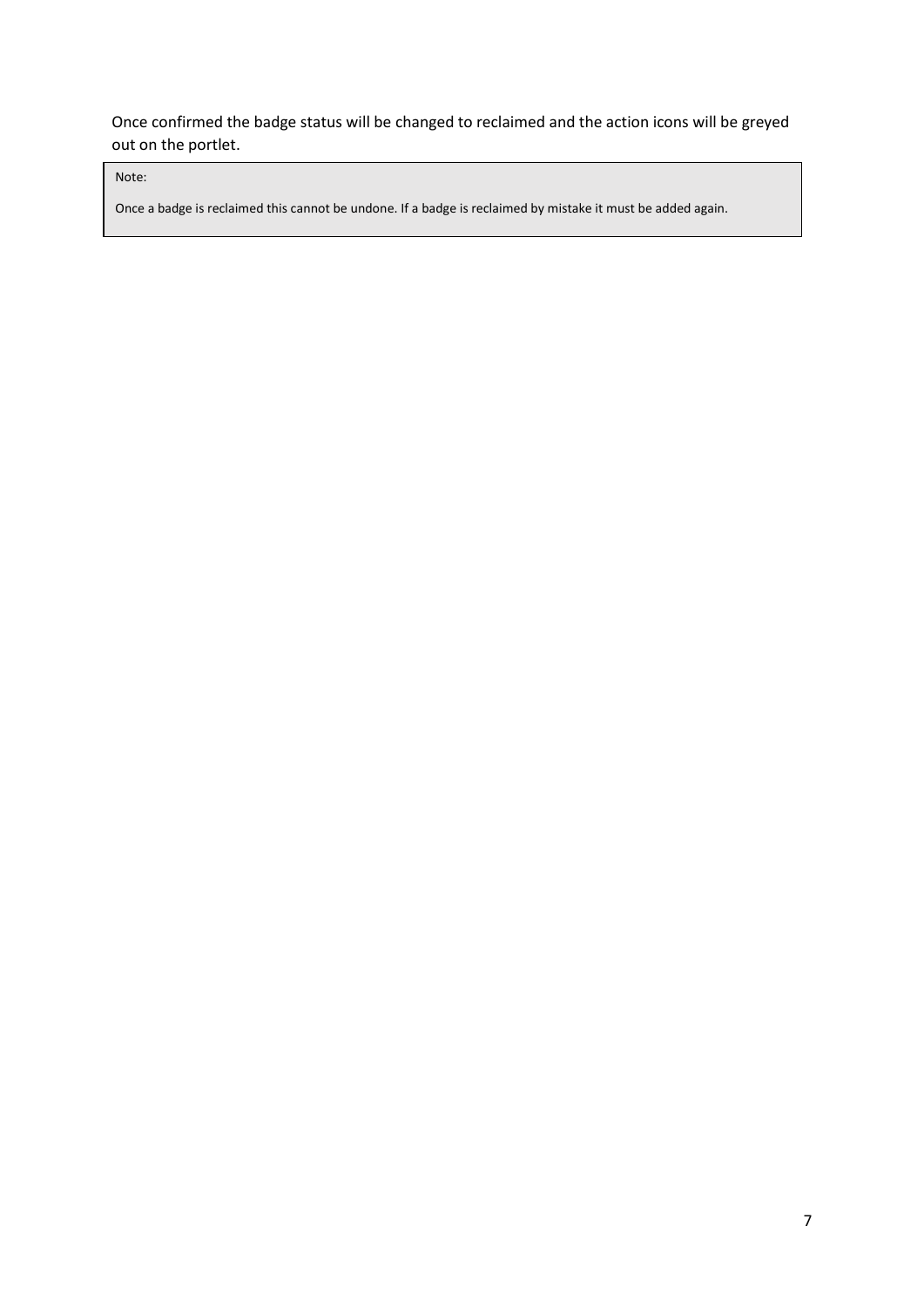## <span id="page-9-0"></span>Assign Access Profile

Access profiles can be assigned to people via the Access Control Panel. A person's access profile is a list of all their assigned access groups. The active date/time indicates from when the person has access to the doors in the access group. Once the expiry date/time is reached, the person will no longer have access to doors linked to that access group

**Note: Access Groups are created originally within the Reference Data** 

1. From the **Maintain** menu select **Access Control Panel**



2. Enter the Contractor **Badge Number** into the Badge field to retrieve the Contractor details. (Y*ou can also search by the Person's Name using the first search box at the top left of the screen*).

| <b>Dashboard</b>    | Access Control Panel                                                                                                                                                                                      | $\infty$                                                                                                 |                                                                                                               |                            |
|---------------------|-----------------------------------------------------------------------------------------------------------------------------------------------------------------------------------------------------------|----------------------------------------------------------------------------------------------------------|---------------------------------------------------------------------------------------------------------------|----------------------------|
|                     | Person Select person                                                                                                                                                                                      | $\overline{\mathbf{v}}$<br>Badge Select badge                                                            | Auto Refresh $\alpha$ v   0 Include inactive<br>$\sim$ 1                                                      |                            |
| $\Omega$<br>효<br>28 |                                                                                                                                                                                                           | Ę<br><b>Last Seen</b><br>Id<br>Title<br>Job Title<br>Home Zone<br>Active<br>Department<br>Sub Department |                                                                                                               | $***.$<br>$\sum_{i=1}^{n}$ |
| e.                  | 姜<br><b>Badge Number</b><br><b>Badge Status</b><br><b>Active Date Time</b><br><b>Expiry Date Time</b><br>ъņ<br><b>Emergency Role</b><br><b>Contact Number</b><br><b>Assembly Point</b><br>Person Category |                                                                                                          | P<br>Access Profile<br>$\circ \neg$<br>Profile Override<br>8<br><b>Security Clearance</b><br>Allowed Visitors |                            |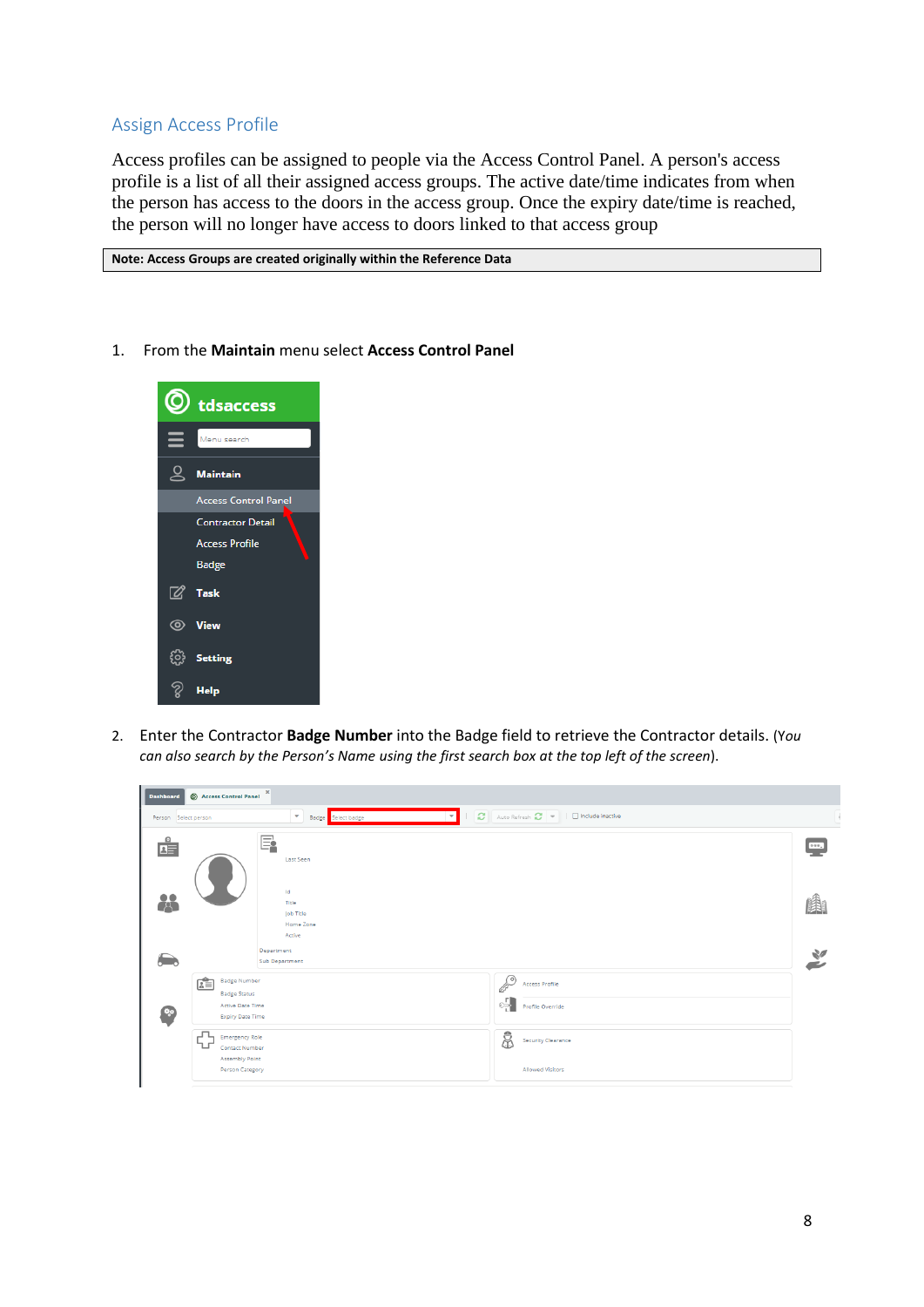3. Click on the **Key** Icon beside **Access Profile** to open the Access Profile Portlet

| <b>Dashboard</b>    | 6 Access Control Panel                                                                                                  | $\mathbf{x}$                                                                     |                                                                                                                                                                                            |                                                           |                                                                                                                                                       |              |
|---------------------|-------------------------------------------------------------------------------------------------------------------------|----------------------------------------------------------------------------------|--------------------------------------------------------------------------------------------------------------------------------------------------------------------------------------------|-----------------------------------------------------------|-------------------------------------------------------------------------------------------------------------------------------------------------------|--------------|
|                     | Person C7753 - Aras Na Laoi Security                                                                                    | $x \rightarrow$                                                                  | ØΙ<br>Badge Badge: 1909125 (C7753 - Aras Na Laoi   *   *                                                                                                                                   | Auto Refresh 2                                            | □ Include inactive                                                                                                                                    | $\Theta$     |
| $\Omega$<br>모든<br>용 | ON SITE                                                                                                                 | E.<br>Last Seen<br>Id<br>Title<br>Job Title<br>Home Zone<br>Active<br>Department | Aras Na Laoi Security, Contractor<br><b>Executive Development Room Aras Na Laoi</b><br><b>Economics (Aras na Laoi)</b><br>285 days ago<br>C7753<br>Staff<br>Yes<br><b>General Services</b> |                                                           |                                                                                                                                                       | $***.$<br>鶽  |
|                     | 盾<br><b>Badge Number</b><br><b>Badge Status</b>                                                                         | Sub Department<br>1909125<br>Valid                                               | Issue<br>Tempor                                                                                                                                                                            | ം<br>ccess Profile                                        | Boole Library Global, Boole Quad Reading Room Global, Brookfield General<br>Service Doors Global, UCC Security - Aras na Laoi, Brookfield Library All | $\mathbb{Z}$ |
|                     | <b>Active Date Time</b><br><b>Expiry Date Time</b>                                                                      | 05/02/2018 09:27                                                                 |                                                                                                                                                                                            | $\frac{1}{\sqrt{2}}$<br>Profile Override                  | <b>No</b>                                                                                                                                             |              |
|                     | $\mathbf{r}^{\mathbf{n}}$<br><b>Emergency Role</b><br><b>Contact Number</b><br><b>Assembly Point</b><br>Person Category | ×                                                                                |                                                                                                                                                                                            | å<br><b>Security Clearance</b><br><b>Allowed Visitors</b> | <b>No</b>                                                                                                                                             |              |
|                     | ⊐<br><b>Access Date Time</b>                                                                                            |                                                                                  | Location<br><b>Transaction</b>                                                                                                                                                             | <b>Authorised</b>                                         | Type<br>Errors                                                                                                                                        |              |

4. Within the Access Profile Portlet, click **+Add** button to assign a new Access Profile for the Contractor.

|        | Access Profile / C7753 - Aras Na Laoi Security / Active                                                                                                                                                                                                                                                                            |                       |                    |              |                     |                    | $\boldsymbol{\varkappa}$ |
|--------|------------------------------------------------------------------------------------------------------------------------------------------------------------------------------------------------------------------------------------------------------------------------------------------------------------------------------------|-----------------------|--------------------|--------------|---------------------|--------------------|--------------------------|
| Add    | Keyword search                                                                                                                                                                                                                                                                                                                     | $\hbox{\large \it Q}$ |                    |              |                     |                    | $\bullet\bullet\bullet$  |
| Action | Person type                                                                                                                                                                                                                                                                                                                        | Active                | Access Group       | Access Group | <b>Time Profile</b> | Active Date T      | <b>Expiry Date Time</b>  |
|        |                                                                                                                                                                                                                                                                                                                                    |                       | No data to display |              |                     |                    |                          |
|        | $\mathbb{R}$ $\mathbb{R}$ $\mathbb{R}$ $\mathbb{R}$ $\mathbb{R}$ $\mathbb{R}$ $\mathbb{R}$ $\mathbb{R}$ $\mathbb{R}$ $\mathbb{R}$ $\mathbb{R}$ $\mathbb{R}$ $\mathbb{R}$ $\mathbb{R}$ $\mathbb{R}$ $\mathbb{R}$ $\mathbb{R}$ $\mathbb{R}$ $\mathbb{R}$ $\mathbb{R}$ $\mathbb{R}$ $\mathbb{R}$ $\mathbb{R}$ $\mathbb{R}$ $\mathbb{$ |                       |                    |              |                     | No data to display | 8<br>⊕                   |

- **5.** Enter new access profile information for the Contractor. **Note all required fields are marked with an \***
	- **Access Group \*(required)** can be selected by using the drop-down arrow or typing in the combo to search.
	- The **Time Profile** can be left blank as the time profile was already assigned when the access group was created.
	- The **Active Date Time \***(**required)** will default to the current date and time and can be changed as required.
	- If you wish the contractor to have access for a particular length of time you can enter an **Expiry Date and Time** against the access profile.